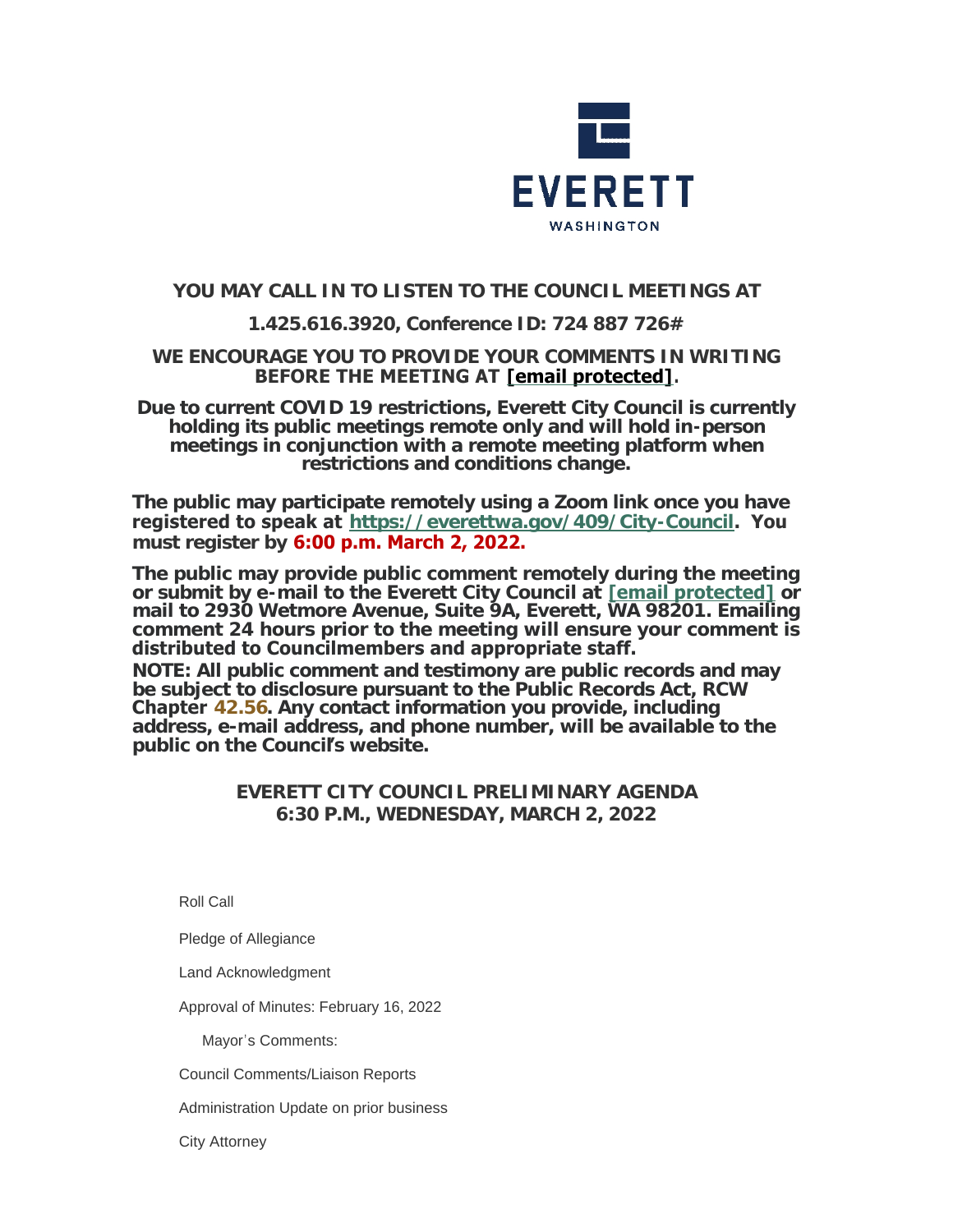Public Comment

#### CONSENT ITEMS:

(1) Adopt Resolution authorizing claims against the City of Everett in the amount of \$2,248,308.54 for the period of February 12, 2022 through February 18, 2022.

Documents:

### [Res Claims Payable Feb 12, 2022 -](https://www.everettwa.gov/AgendaCenter/ViewFile/Item/13457?fileID=79986) Feb 18, 2022.pdf

(2) Adopt Resolution authorizing payroll claims against the City of Everett in the amount of \$4,374,046.59 for the period ending February 12, 2022.

Documents:

### [2022 Resolution for Payroll Pay Period 04.pdf](https://www.everettwa.gov/AgendaCenter/ViewFile/Item/13458?fileID=79987)

(3) Authorize the Mayor to sign Amendment No. 1 to the Professional Services Agreement with Brown and Caldwell, Inc. to provide engineering consultant services for the Water Filter Plant Portal 4 Improvements Project for a total amount not to exceed \$671,466.00.

Documents:

#### [Brown Caldwell-Portal 4 Improv-PSA-Amend 1-ZB-PDF.pdf](https://www.everettwa.gov/AgendaCenter/ViewFile/Item/13459?fileID=79988)

(4) Authorize the Mayor to sign the One Time Grant Program Agreement with the Washington State Department of Ecology for the biennium (2022-2023) in the amount not to exceed \$1,055,000.

Documents:

[DOE-Evt Smelter Plume Cleanup Site Drainage-Agreement OTGP-2022-](https://www.everettwa.gov/AgendaCenter/ViewFile/Item/13460?fileID=79989) EverPW-00093 -EC-PDF.pdf

(5) Authorize the Mayor to sign all grant documents from Snohomish County for the Jetty Island Days program in the amount of \$10,000.

Documents:

[Snohomish County Hotel Motel Grant for Jetty Island\\_PDF.docx.pdf](https://www.everettwa.gov/AgendaCenter/ViewFile/Item/13461?fileID=79990)

Proposed Action and Briefing Items

(6) CB 2202-05 – 2nd Reading – Adopt an Ordinance creating a Special Improvement Project entitled "Citywide Bicycle Wayfinding". Fund 303, Program 126. (3rd and final reading on 3-9-22).

Documents:

[CB 2202-05 Citywide Bicycle Wayfinding-Pans Systems Ord.pdf](https://www.everettwa.gov/AgendaCenter/ViewFile/Item/13462?fileID=79991)

(7) CB 2202-06 – 2nd Reading - Adopt an Ordinance creating a Special Improvement Project entitled "Fulton Street Bicycle Pedestrian Corridor" Fund 303, Program 125. (3rd and final reading on 3-9-22).

Documents: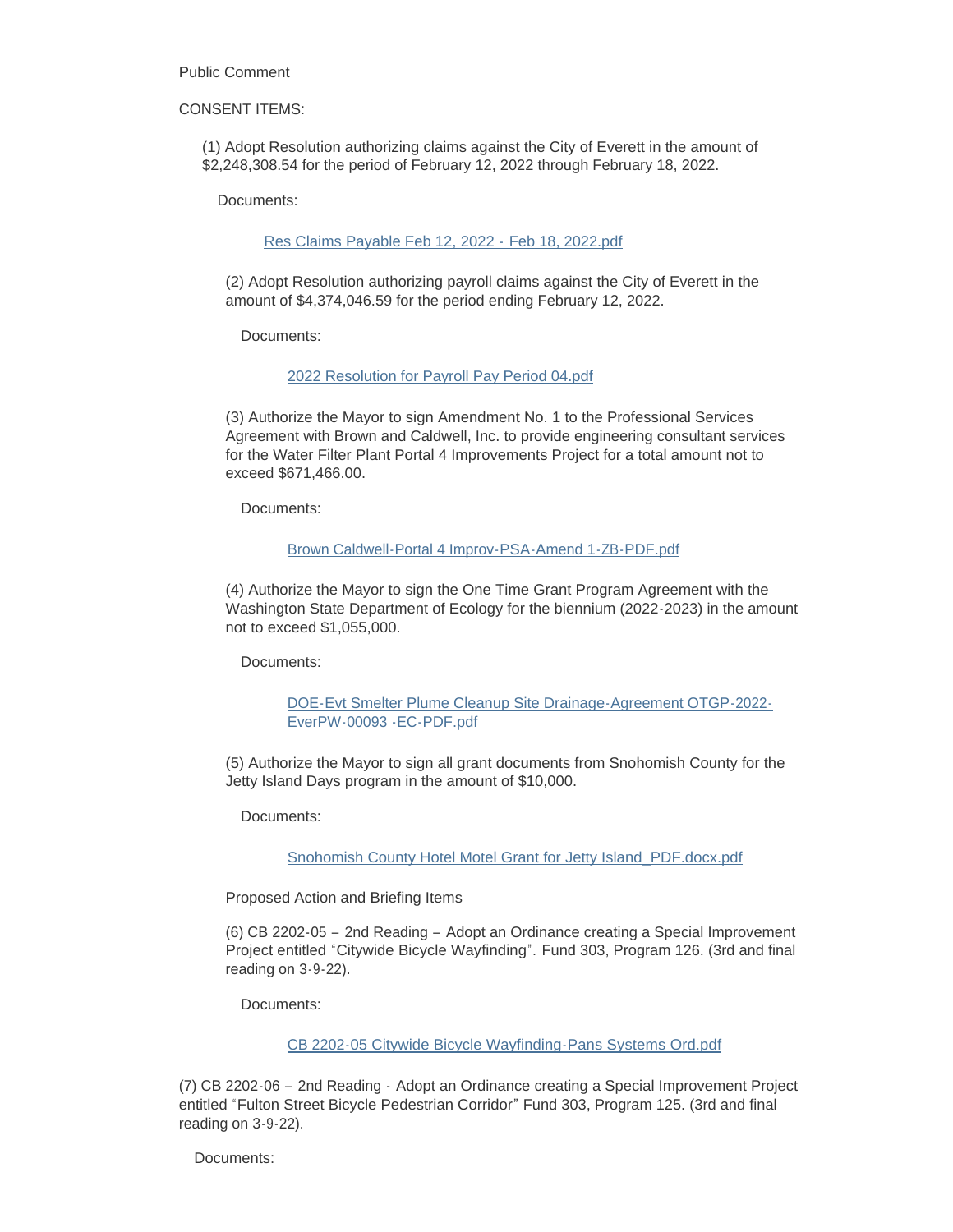ACTION ITEMS:

(8) CB 2202-04 – 3rd and final Reading - Adopt an Ordinance creating a special improvement project entitled "WFP Portal 4 Improvements" Fund 336, Program 018 and repealing Ordinance No. 3800-21.

Documents:

[CB 2202-04 WFP Portal 4 Improvement-Plans Systems Ord.pdf](https://www.everettwa.gov/AgendaCenter/ViewFile/Item/13464?fileID=79993)

(9) Adopt Resolution concerning the 2022 Community Development Block Grants, HOME, 2060 Affordable Housing Trust Fund allocations and Annual Action Plan.

Documents:

[2022 CD Funding Allocations\\_PDF.docx \(1\).pdf](https://www.everettwa.gov/AgendaCenter/ViewFile/Item/13465?fileID=79994)

Executive Session

Adjourn

### **PARTICIPATION IN PUBLIC COMMENT:**

**While our council meetings are remote, we wish to be respectful of your time. If you wish to speak at a council meeting, please contact Deb Williams at 425 257 8703 or you may email HER at [\[email protected\].](https://www.everettwa.gov/cdn-cgi/l/email-protection#294d5e4045454048445a694c5f4c5b4c5d5d5e48074e465f)** 

**PLEASE identify the topic you wish to address. Persons seeking to comment on non-agenda items may be asked to submit the comments in writing if the comment does not address an issue of broad public interest. Once we receive the request, we will promptly confirm your request, provide you further instructions on how to join the meeting and fill out the speaker sheet to provide to the city clerk as part of the permanent record, or we will ask you to submit the comment in writing. Please call beginning one half hour before the meeting begins.** 

**If you do not wish to participate remotely in our meeting, we provide these other methods of contacting your elected officials:** 

- ¡ **email the Council at [\[email protected\]](https://www.everettwa.gov/cdn-cgi/l/email-protection#51123e243f32383d113427342334252526307f363e27).**
- ¡ **contact the council offices at 425 257 8703.**
- ¡ **You may call in just to listen to the meeting by calling 1.425.616.3920, enter Conference ID #724 887 726#.**

**Everett City Council agendas can be found, in their entirety, on the City of Everett Web Page at [www.everettwa.gov/citycouncil](http://www.everettwa.gov/citycouncil). Everett City Council meetings are recorded for rebroadcast on**